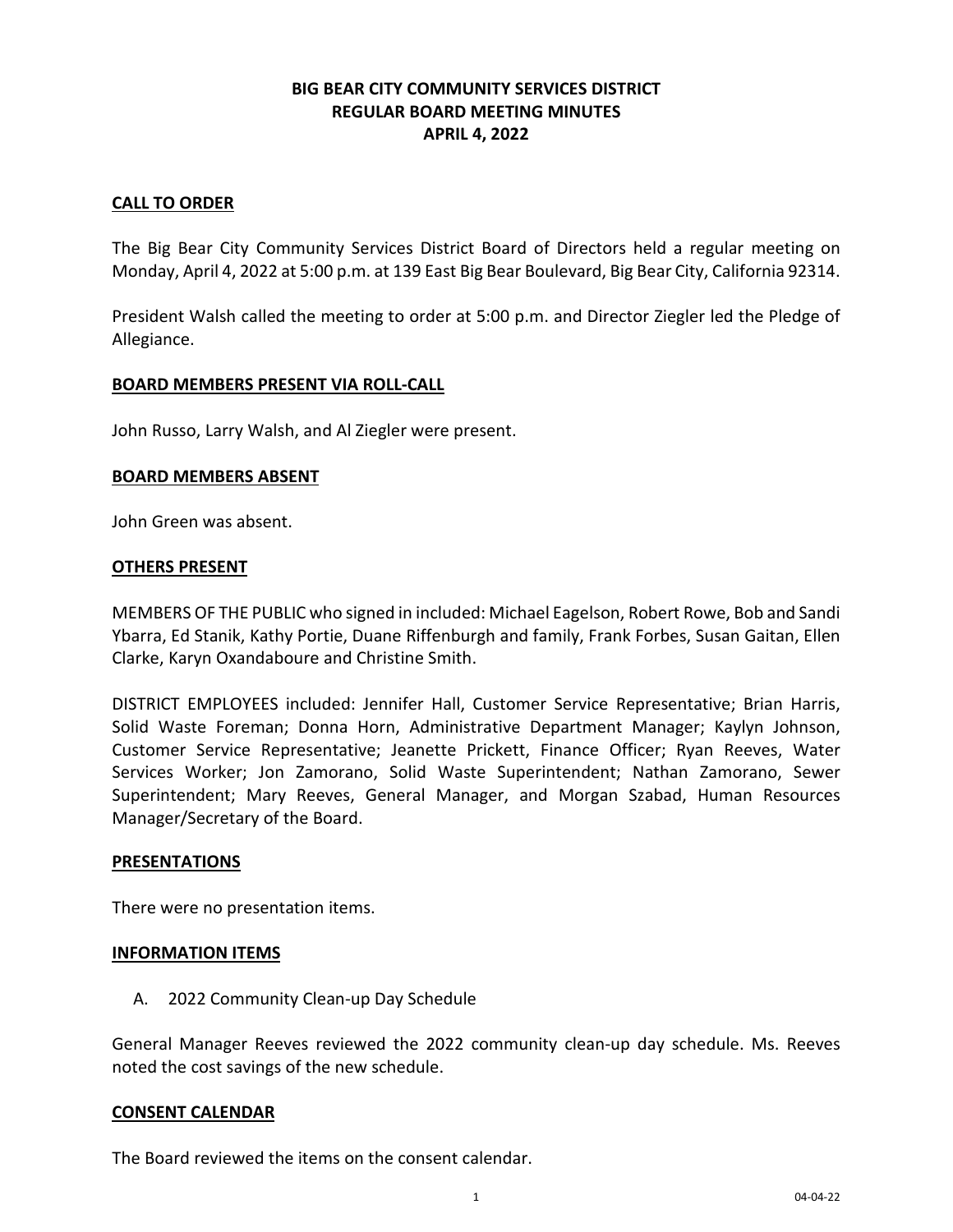# **MOTION**

Upon motion by Director Russo, seconded by Director Ziegler, and carried by the following vote:

AYES: RUSSO, WALSH, ZIEGLER NOES: NONE ABSENT: GREEN ABSTAINS: NONE

The Board approved the following consent items as presented:

A. Minutes - Regular Meeting March 21, 2022

#### **REQUESTS FOR CONTINUANCE**

There were no requests for continuance.

## **ITEMS REMOVED FROM THE CONSENT CALENDAR FOR DISCUSSION**

There were no items removed from the consent calendar for discussion.

## **COMMITTEE & BOARD MEMBER REPORTS**

- A. The following Committees met since the last Board Meeting:
	- BBARWA, March 23, 2022
	- Finance, March 24, 2022

President Walsh summarized the BBARWA meeting. Ms. Reeves noted that the new business item 13 B. will discuss the finance committee meeting item.

#### **STAFF REPORTS**

The General Manager's Report was discussed, received, and filed.

#### **UNFINISHED BUSINESS**

There were no unfinished business items.

#### **NEW BUSINESS/ADOPTION AGENDA/DISCUSSION/NOTICED HEARINGS**

A. Board Vacancy Appointment

General Manager Reeves reported that staff was directed to post a notice of vacancy on March 8, 2022. Ms. Reeves outlined the Board vacancy appointment process for interviewing the candidates. At the March 21, 2022 regular Board meeting, the Board decided to have the candidates speak alphabetically backwards, Z to A according to the first letter of their last names, each candidate will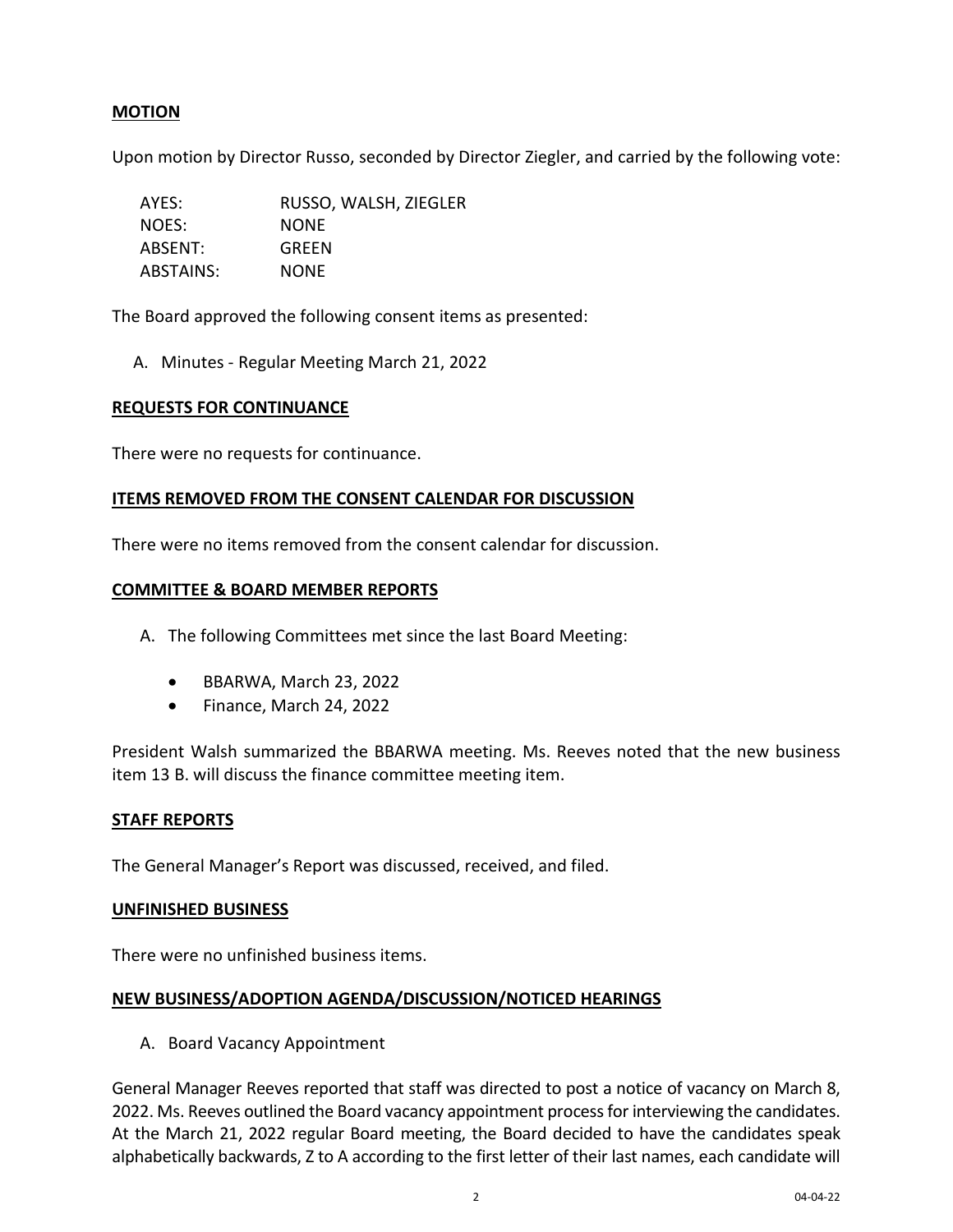be able to make an opening statement no longer than three minutes long and two minutes to answer each interview question. The Board decided to make the appointment be by a unanimous vote. The Board noted that candidate Alan Herendich was not in attendance.

# **MOTION**

Upon motion by Director Russo, seconded by President Walsh, and carried by the following vote:

| AYES:     | RUSSO, WALSH, ZIEGLER |
|-----------|-----------------------|
| NOES:     | <b>NONE</b>           |
| ABSENT:   | GREEN                 |
| ABSTAINS: | <b>NONE</b>           |

The Board voted to have each Board member ask two questions to each candidate. The Board member must ask the same questions to each candidate.

The Board heard each candidates opening statement. Candidate each then answered two questions per Board member. President Walsh asked for public comment. No public comment was given. President Walsh then asked for nominations to fill the vacancy.

Director Russo nominated Michael Eagleson. Director Ziegler voted in favor; President Walsh voted no. Director Ziegler nominated Bob Ybarra. President Walsh and Director Russo voted no. President Walsh nominated Robert Rowe. Director Russo, Director Ziegler, and President Walsh voted in favor. Robert Rowe was appointed to the vacancy by a unanimous vote. Board Secretary issued the Oath of Office to Mr. Rowe, and he was seated at the dais.

B. Auditor Request for Proposal Findings and Recommendation from the Finance Committee and Staff

Finance Officer Jeanette Prickett stated the District had gone out for a request for proposal for audit services that were due to be submitted by March 11, 2022. Ms. Prickett reported that the finance committee met on March 24, 2022 to review the top two staff recommendations. The finance committee and staff reviewed the two proposals based on responsible bids, cost, Special District experience with auditing, location, ability to meet in-person, and firm bandwidth for longevity and stability. Staff answered Board questions regarding the proposals. Ms. Prickett noted the finance committee recommended DavisFarr and increase the budget for fiscal year 2022/23 \$3,900 to cover the cost. Public comment was heard.

# **MOTION**

Upon motion by Director Zeigler, seconded by President Walsh, and carried by the following vote:

| AYES:     | ROWE, RUSSO, WALSH, ZIEGLER |
|-----------|-----------------------------|
| NOES:     | <b>NONE</b>                 |
| ABSENT:   | GREEN                       |
| ABSTAINS: | <b>NONE</b>                 |

The Board approved DavisFarr for District auditing services for FY 2021/22, FY 2022/23 and FY